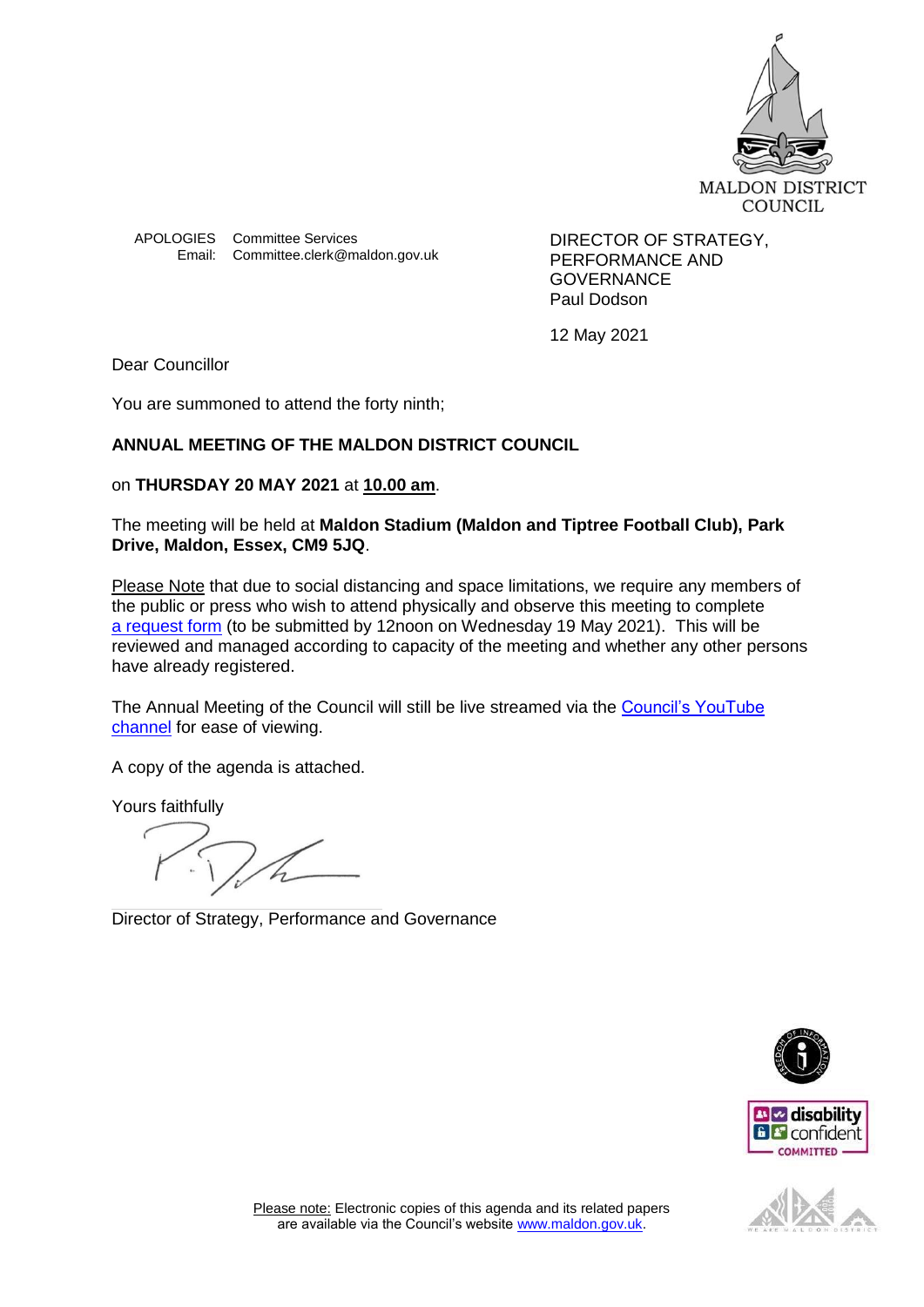

## 1. **Chairman's notices**

## 2. **Election of Chairman**

To elect the Chairman of the Maldon District Council for the ensuing municipal year.

### 3. **Chairman's Statutory Declaration of Acceptance of Office**

Chairman to make the Statutory Declaration of Acceptance of Office.

#### 4. **Appointment of Vice-Chairman**

To appoint the Vice-Chairman of the Maldon District Council for the ensuing municipal year.

### 5. **Vice-Chairman's Statutory Declaration of Acceptance of Office**

Vice-Chairman to make the Statutory Declaration of Acceptance of Office.

#### 6. **Apologies for absence**

#### 7. **Declarations of Interest**

To declare the existence and nature of any 'personal' or 'personal and prejudicial' interests relating to items on the agenda having regard to paragraphs 8 to 12 inclusive of the Code of Conduct for Members.

(Members are reminded that they are also required to declare interests as soon as they become aware should the need arise throughout the meeting).

## 8. **Minutes - 18 March 2021** (Pages 7 - 20)

To confirm the Minutes of the meeting of the Council held on 18 March 2021 (copy enclosed).

## 9. **Minutes - 29 April 2021** (Pages 21 - 26)

To confirm the Minutes of the extraordinary meeting of the Council held on 29 April 2021 (copy enclosed).

## 10. **Public Questions**

To receive questions from members of the public, of which prior notification in writing has been received (no later than noon on the Tuesday prior to the date of the meeting).

#### 11. **Chairman's Announcements**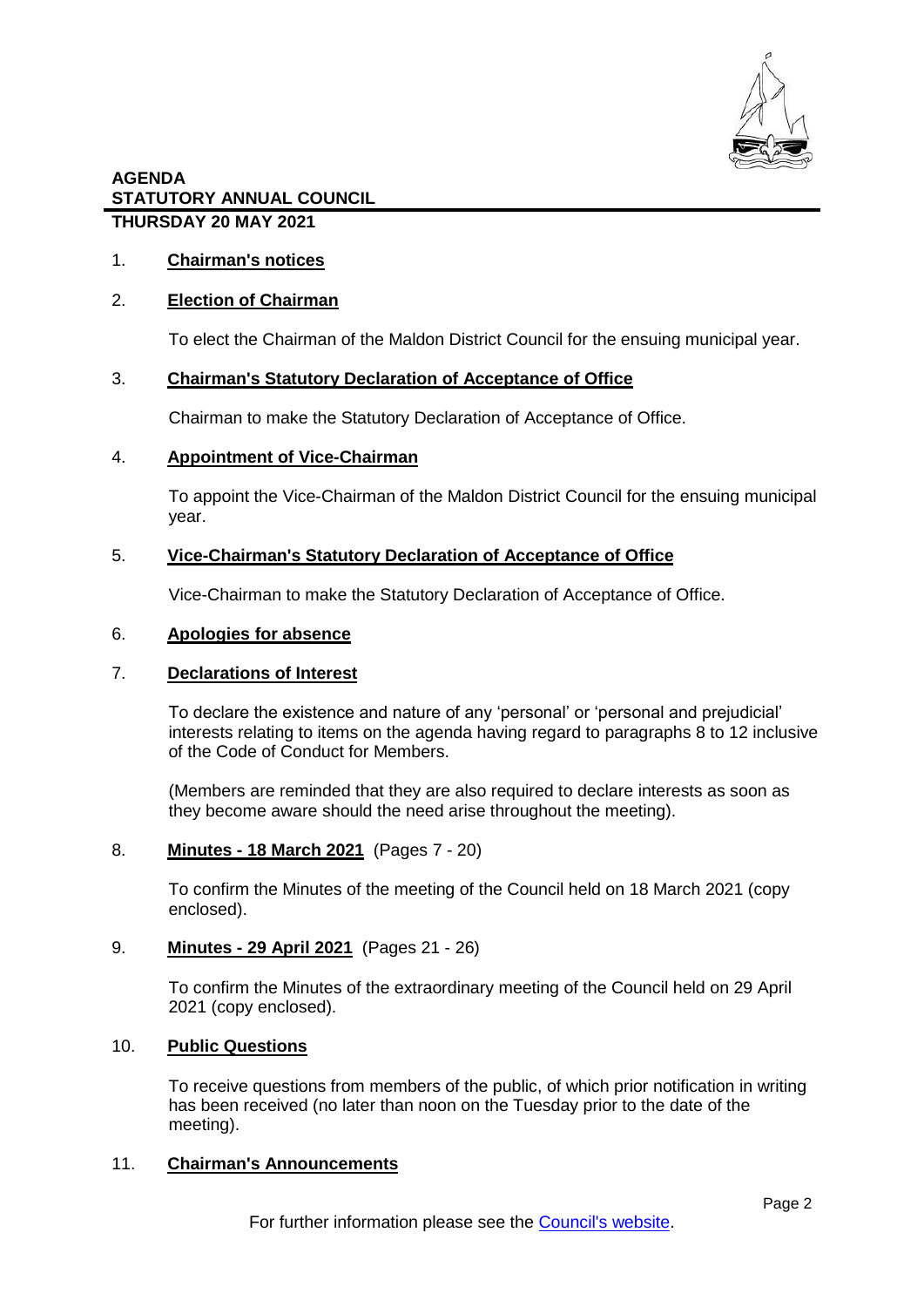## 12. **Minute Book**

To consider the Minutes of the under mentioned Committees (copy enclosed).

a) Performance, Governance and Audit Committee - 24 March 2021 (Pages 27 - 32)

### 13. **Minutes of Meetings of the Council**

To note that since the last meeting of the Council, up until Wednesday 12 May 2021 (Council agenda dispatch) the following Committees have met, and to receive any questions in accordance with Council and Committee Procedure Rule 6 (2).

#### Minutes Published

| North Western Area Planning Committee                     | 10 March 2021 |
|-----------------------------------------------------------|---------------|
| Overview and Scrutiny Committee (meeting as the Crime and |               |
| Disorder Committee)                                       | 11 March      |
| South Eastern Area Planning Committee                     | 17 March      |
| <b>Central Area Planning Committee</b>                    | 31 March      |
| <b>Overview and Scrutiny Committee</b>                    | 15 April      |
| South Eastern Area Planning Committee                     | 14 April      |
| <b>Central Area Planning Committee</b>                    | 21 April      |
|                                                           |               |

### 14. **Notice of Motion**

In accordance with notice duly given under Procedure Rule 4, Councillor M W Helm to move the following Motion duly seconded by Councillor A S Fluker:

#### "**Motion One:**

To prevent Filibustering the 15 minutes allocated for Questions to the Leader applies only to the time taken by the member to ask questions and not the time taken for a reply to be made.

#### **Motion Two:**

In the best interest of public understanding the policy of the administration, if the Leader of the Council is unable to answer a question put to them during Questions to the Leader, the Leader should not defer, but provide a written response to Council.

#### **Motion Three:**

That an item Questions to the Leader, is included on the agenda of all Council meetings."

### 15. **Questions in accordance with Procedure Rule 6 (2) of which notice has been given**

## 16. **Leaders and Composition of Political Groups** (To Follow)

- (i) To consider the report of the Director of Strategy, Performance and Governance on the Leaders and composition of each political group (copy to follow).
- (ii) The Council to consider the ratification of the Leader-designate as Leader or to elect the Leader of the Council.
- (iii) To elect the Deputy Leader of the Council.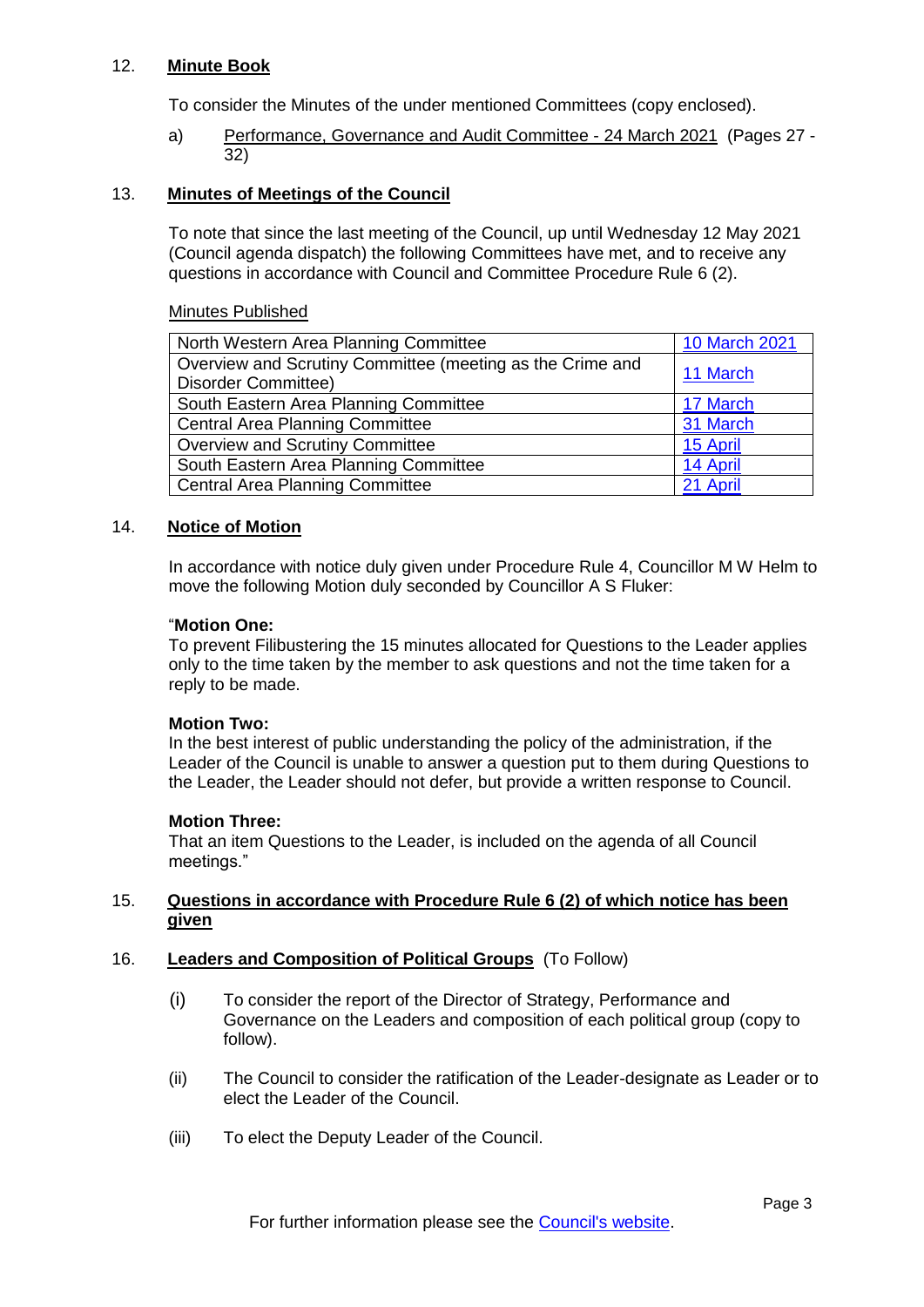## 17. **Appointment of Membership of Committees of the Council** (To Follow)

To appoint Members to serve on Committees, as required by Procedure Rule 17. (Report of the Director of Strategy, Performance and Governance on the nominations of the Leader of the Council and the Opposition Leader to the places allocated to their respective groups copy to follow).

### 18. **Adjournment of meeting**

To adjourn the meeting to allow Committees of the Council and the Area Planning Committees to proceed to elect Chairmen and Vice-Chairmen.

### **Special Meeting of the Performance, Governance and Audit Committee**

- (a) To elect a Chairman of the Committee for the ensuing Municipal Year
- (b) To appoint a Vice-Chairman of the Committee for the ensuing Municipal Year

*To be followed by:-*

### **Special Meeting of the Strategy and Resources Committee**

- (a) To elect a Chairman of the Committee for the ensuing Municipal Year
- (b) To appoint a Vice-Chairman of the Committee for the ensuing Municipal Year

*To be followed by:-*

### **Special Meeting of the Licensing Committee**

- (a) To elect a Chairman of the Committee for the ensuing Municipal Year
- (b) To appoint a Vice-Chairman of the Committee for the ensuing Municipal Year

*To be followed by:-*

#### **Special Meeting of the Overview and Scrutiny Committee**

- (a) To elect a Chairman of the Committee for the ensuing Municipal Year
- (b) To appoint a Vice-Chairman of the Committee for the ensuing Municipal Year

*To be followed by:-*

#### **Special Meeting of the Joint Standards Committee**

- (a) To elect a Chairman of the Committee for the ensuing Municipal Year
- (b) To appoint a Vice-Chairman of the Committee for the ensuing Municipal Year

*To be followed by:-*

## **Special Meeting of the Investigating and Disciplinary Committee**

- (a) To elect a Chairman of the Committee for the ensuing Municipal Year
- (b) To appoint a Vice-Chairman of the Committee for the ensuing Municipal Year

*To be followed by:-*

## **Special Meeting of the District Planning Committee**

- (a) To elect a Chairman of the Committee for the ensuing Municipal Year
- (b) To appoint a Vice-Chairman of the Committee for the ensuing Municipal Year

*To be followed by:-*

#### **Special Meeting of the Central Area Planning Committee**

- (a) To elect a Chairman of the Committee for the ensuing Municipal Year
- (b) To appoint a Vice-Chairman of the Committee for the ensuing Municipal Year